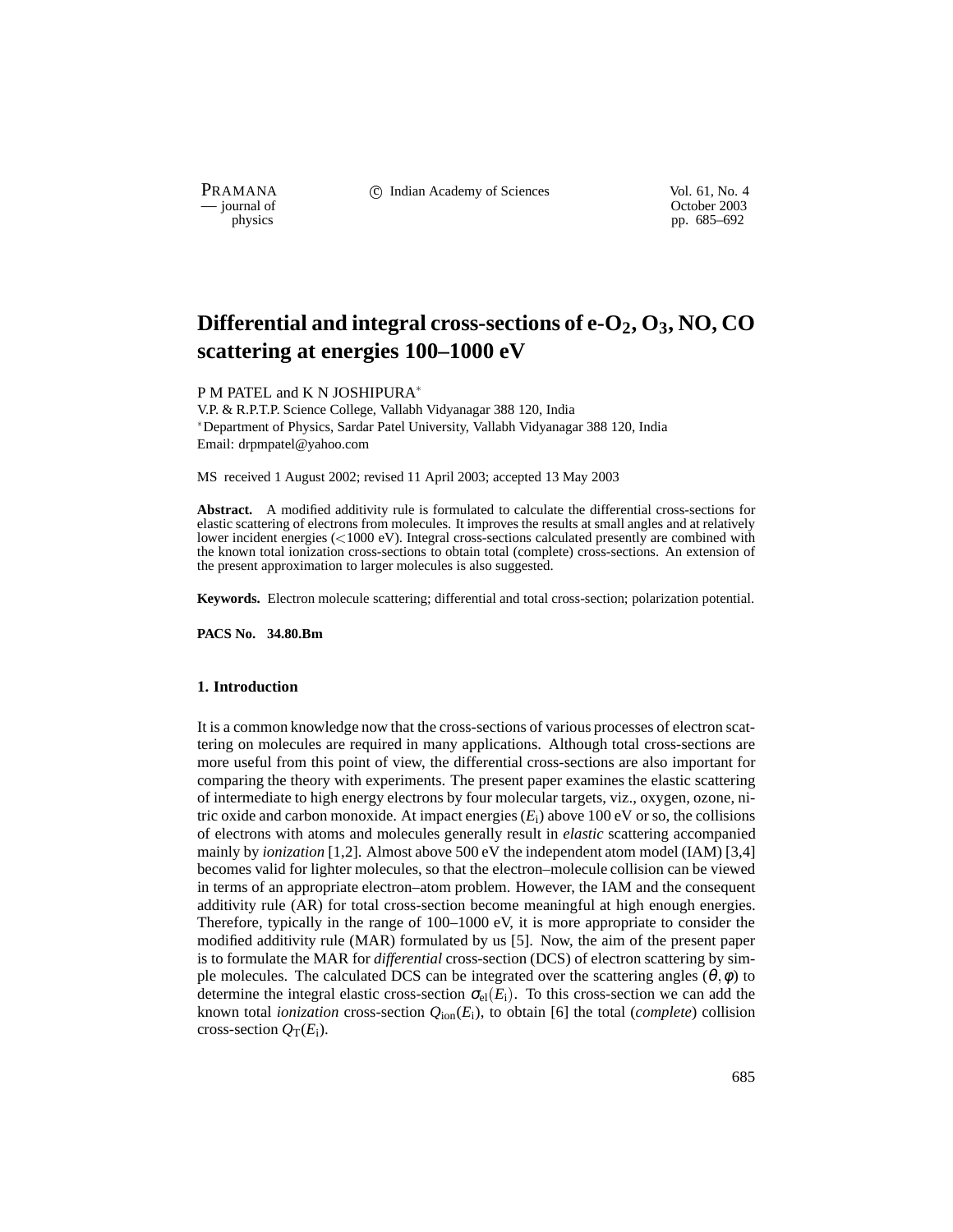## *P M Patel and K N Joshipura*

#### **2. Theoretical highlights**

At high enough energies where the IAM is valid, one can write [3,5] the electron–molecule scattering amplitude  $f_M$  as a superposition over the scattering amplitudes  $f_i(\theta, k)$  of the *n* constituent atoms, with  $i = 1, \ldots, n$ . The average molecular DCS is expressed as

$$
\overline{I}(\theta;k;R) = |f_M(\theta;k;\overrightarrow{R})|^2. \tag{1}
$$

For molecular oxygen the DCS depends parametrically on the bond length  $R = 2.29a_0$ , while for the triatomic target  $O_3$ , it involves the shorter bond lengths  $R_{12} = R_{23} = 2.42a_0$ and the longer bond length  $R_{23} = 4.17a_0$ . In this approximation the scattering amplitudes  $f_i(\theta; k)$  are calculated from the *total* atomic potential consisting of the static, the exchange and the polarization potentials. The approximate DCS derived from the simple AR formulation as above are known to overestimate at energies that are not very high. Typically, at energies below about 500 eV, the small angle AR DCS are found to be larger than the experimental data and accurate theories by about 20% [4,5]. To correct for this behaviour, at least partially, we must incorporate the long range polarization potential at the direct, i.e., molecular level. An improved approach, based on this idea was developed [5] to obtain *total* cross-sections of e-molecule scattering. In order to extend the same to calculate the DCS, we represent the total spherical e-molecule interaction as,

$$
V = V_{\rm SR} + V_{\rm LR},\tag{2}
$$

where  $V_{\rm SR}$  is the short range part and  $V_{\rm LR}$  is the long range part of the total potential. Our molecular targets are either weakly polar or non-polar, viz.,  $O_2$ . Hence the only long range potential is the polarization potential here. Equation (2) allows us to express the e-molecule scattering amplitude  $f_M$  as a sum of the short range contribution  $f_{SR}$  and the long range contribution  $f_{LR}$ , i.e. [5],

$$
f_M(\theta; k) = f_{\rm SR} + f_{\rm LR} \tag{3}
$$

The amplitude  $f_{LR}$  is calculated at the molecular level, by considering the polarization potential [2,5],

$$
V_{\text{pol}}(r;k) = -\frac{\alpha_0 r^2}{2(r^2 + r_c^2)^3},\tag{4}
$$

where *r* is the distance of the external electron from the molecular centre of mass and  $\alpha_0$  is the static dipole polarizability of the molecule. Further,  $r_c$  is an energy dependent cut-off parameter. We have determined the cut-off parameter by employing the first ionization energy *I* instead of the average excitation energy  $\Delta$ , since *I* is very accurately known for a number of targets including the present ones. The polarization potential as employed through eq. (4) is the only long range potential here, since it falls off like  $1/r<sup>4</sup>$  at large distances  $r \gg r_c$ . This potential influences in particular the small angle scattering. In view of eq. (4) the long range contribution  $f_{LR}$  in eq. (3) is now denoted as  $f_{pol}$ .

Next, to calculate  $f_{\text{SR}}$  we retain the IAM approximation, and obtain the short range atomic amplitudes corresponding to the *atomic* (short range) potential,

$$
V_{\rm A} = V_{\rm st} + V_{\rm ex}.\tag{5}
$$

686 *Pramana – J. Phys.,* **Vol. 61, No. 4, October 2003**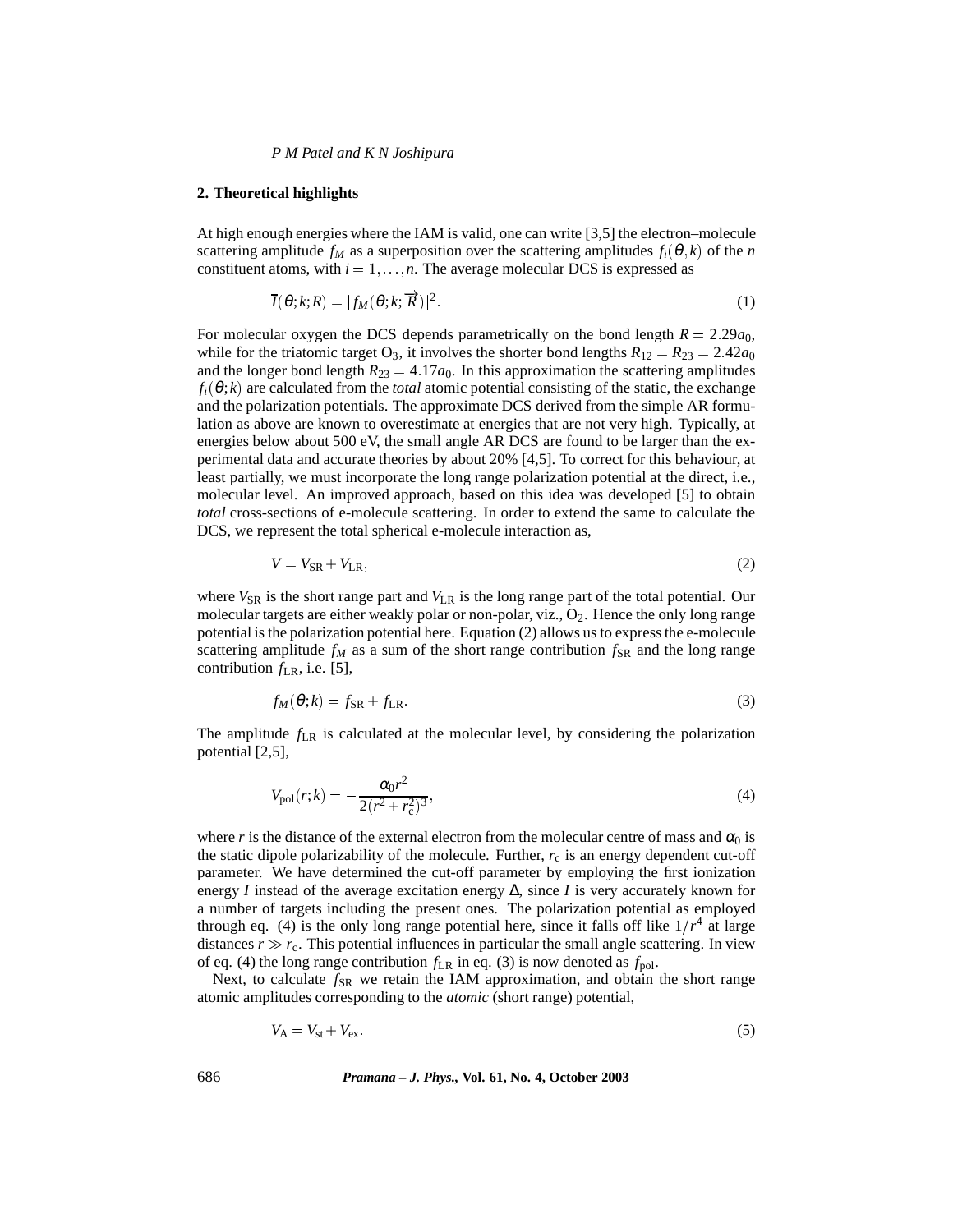#### *Differential and integral cross-sections*

The amplitudes  $f_{SR}$  and  $f_{pol}$  are derived through the partial wave analysis of  $V_A$  and  $V_{pol}$ respectively. Finally the MAR DCS are obtained from eqs (1) and (3).

The total elastic cross-sections  $\sigma_{el}$  can be calculated by integrating the molecular DCS over all angles, at various energies. It has been demonstrated in [6] that when the incident energy is high, the electron–molecule total (*complete*) cross-section  $Q_T$  is given reasonably well by adding total ionization cross-section  $Q_{\text{ion}}$  to the elastic contribution  $\sigma_{el}$ . Thus,

$$
Q_{\rm T}(E_{\rm i}) = \sigma_{\rm el}(E_{\rm i}) + Q_{\rm ion}(E_{\rm i}). \tag{6}
$$

# **3. Results, discussions and conclusions**

The difference between the AR and the MAR methods depends on the polarization effect. Hence the ozone molecule is suitable for the present study in view of its high polarizability,  $\alpha_0 = 21.7a_0^3$ . Figure 1 shows our calculated DCS for e-O<sub>3</sub> scattering at 100 eV. Our results in these two methods agree in the general shape of the curves, but differ in magnitude. The AR DCS are higher than the MAR DCS, and the difference is more at the small and the intermediate angles. Since no experimental differential cross-sections are available for  $O<sub>3</sub>$ at any energy, the present results are compared mutually. At 100 eV, the reduction in the forward DCS observed with the MAR is about 30% of the AR value. The MAR results are expected to be reliable. The theoretical DCS at  $100 \text{ eV}$  show a dip around  $100^{\circ}$ , for all the targets examined presently. Figure 2 exhibits our calculated results on  $O_2$  and  $O_3$ targets at 300 eV. Comparisons are also made with the available experimental data on  $O_2$ . The calculated MAR DCS on  $O_2$  are in good agreement with the measurements of Daimon *et al* [7] as well as Iga *et al* [4], except for large angles. Our MAR method of calculation treats the polarization potential at the direct molecular level, and this long range potential



**Figure 1.** Present DCS for e-O<sub>3</sub> scattering at  $100 \text{ eV}$ . - - - - AR; \_\_\_\_\_\_ MAR.

*Pramana – J. Phys.,* **Vol. 61, No. 4, October 2003** 687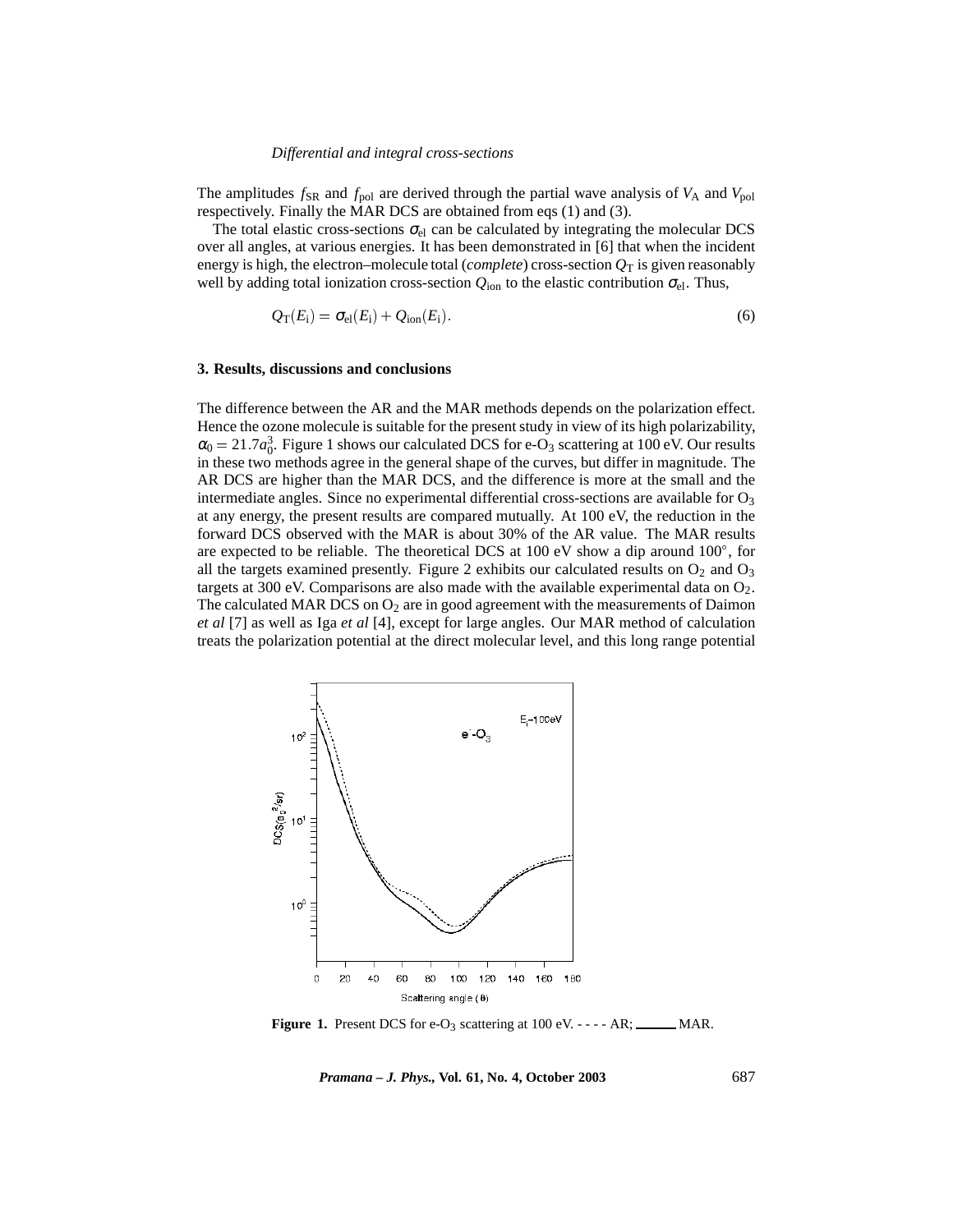# *P M Patel and K N Joshipura*

affects the DCS at small angles. We find, therefore, a significant decrease in the crosssections of ozone in the MAR, as compared to the AR. The difference between the present two methods tends to vanish beyond  $\theta = 20^{\circ}$ , at 300 eV. Hence we have shown only the MAR results, which are closer to the measured data at small angles of scattering. The  $O<sub>2</sub>$ DCS are in general lower than those of  $O_3$ , as expected. Apart from this, one finds here the diffraction-like maxima in the DCS of triatomic target  $O_3$  as a function of angles. These oscillations are less pronounced in the case of the diatomic  $O_2$  molecule. On account of this, the DCS of the two targets are almost the same at about  $10^{\circ}$ . Let us turn now to figure 3, which corresponds to 500 eV. Here, the lower curve for the MAR DCS on  $O_2$  are seen



**Figure 2.** Present DCS for e-O<sub>3</sub> scattering at 300 eV. Experimental data on  $O_2$  also is shown.  $\star \star \star$  Diamon *et al* [7];  $\square \square \square$  Iga *et al* [4].



**Figure 3.** Present DCS for e-O<sub>3</sub> scattering at 500 eV. Experimental data on  $O_2$  also is shown.  $\star \star \star$  Diamon *et al* [7];  $\square \square \square$  Iga *et al* [4].

688 *Pramana – J. Phys.,* **Vol. 61, No. 4, October 2003**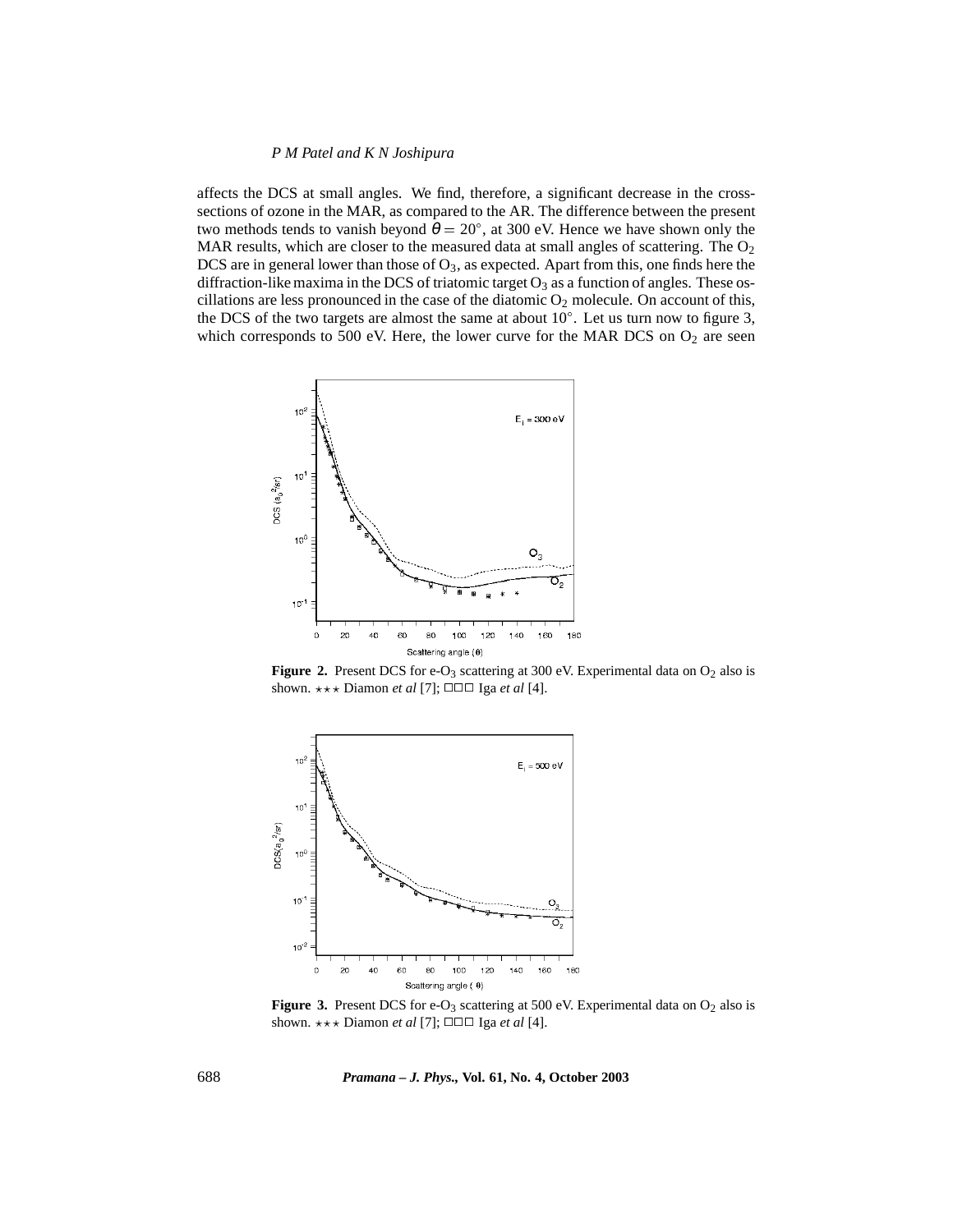# *Differential and integral cross-sections*

to be in a very good accord with the experimental data [4,7]. The oscillations in the angular distribution are found to increase with energies, as also observed by Pablos *et al* [6]. At about 1000 eV and beyond, the polarization effect becomes insignificant, and the MAR merges with AR.

Consider now the NO and CO molecules, having polarizabilities 11.48 and 13.17 in  $a_0^3$ respectively. Figures 4 and 5 exhibit the e-NO scattering at sample energies of 100 and 500 eV. Experimental data are not available for comparisons at these energies. Despite the importance of NO in atmospheric studies due to its role in the catalytic destruction of ozone [8], there are relatively few e-NO scattering measurements. Elastic DCS for e-NO system are calculated by Lee *et al* [9] in 5–500 eV range using the Born-closure Schwinger-



Figure 4. Theoretical DCS for e-NO scattering at 300 eV. - - - - AR; \_\_\_\_\_ MAR;  $-\cdot - \cdot -$  Lee *et al* [9].



**Figure 5.** Theoretical DCS for e-NO scattering at 500 eV. - - - - AR; \_\_\_\_\_\_ MAR;  $-\cdot - \cdot -$  Lee *et al* [9].

*Pramana – J. Phys.,* **Vol. 61, No. 4, October 2003** 689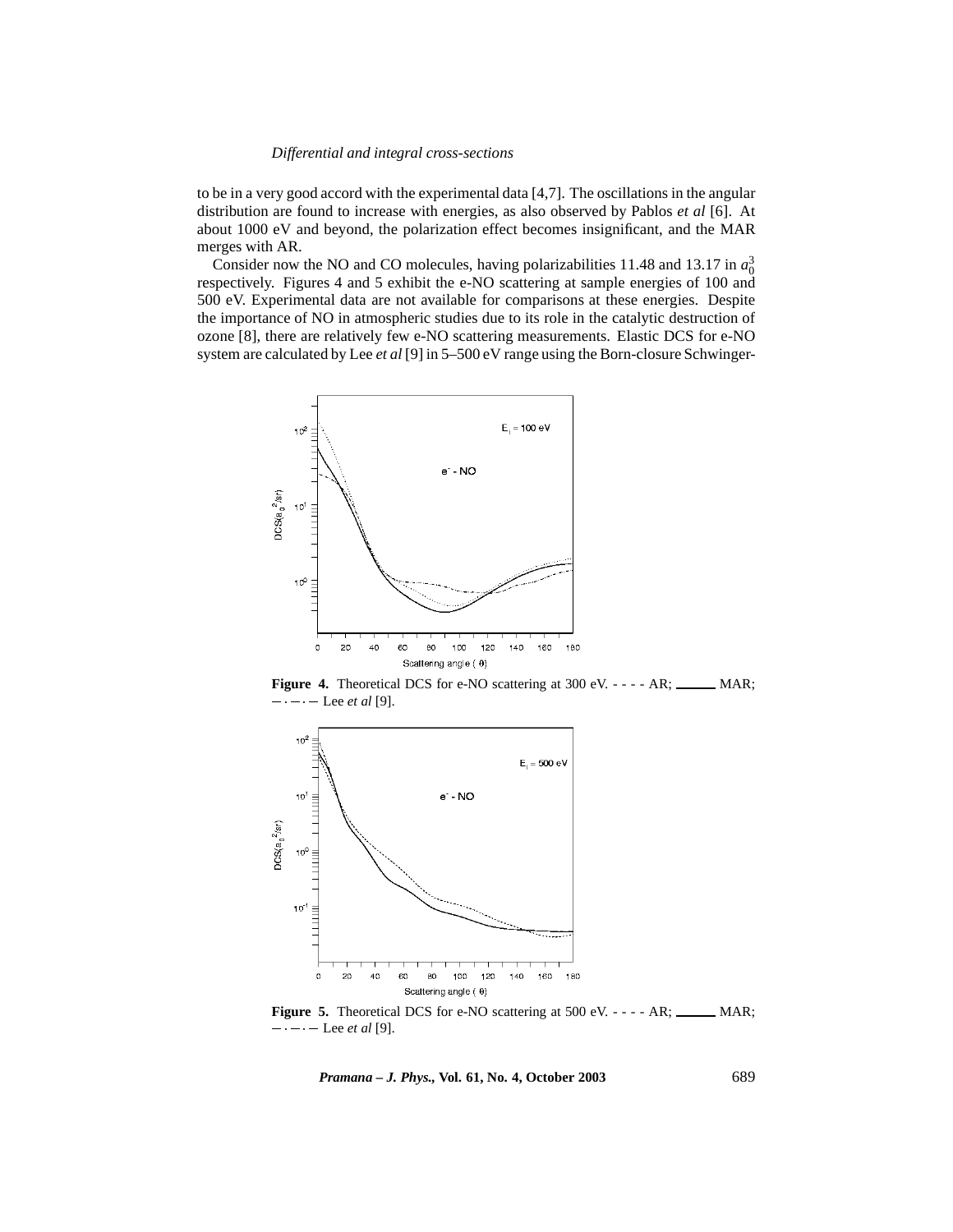*P M Patel and K N Joshipura*



**Figure 6.** Present DCS for e-CO scattering at  $100 \text{ eV}$ . Experimental data:  $\star \star \star$  Tanaka *et al* [10], □□□ Nickel *et al* [11].

variational method. We have compared our MAR results with the calculations of [9] at 100 and 500 eV. In the small angle region up to about  $20^{\circ}$  the MAR DCS are substantially lower than the AR values. Our MAR approximation and the calculations of Lee *et al* [9] differ from each other. The DCS of [9] are on the lower side at small angles, because they [9] have neglected the polarization effects. At 500 eV (figure 5), the difference between the present and the previous data [9] still exists. The oscillations in the angular distribution are clearly visible at this energy. Finally in figure 6 our theoretical results for e-CO scattering are compared with the experimental work of Tanaka *et al* [10] and Nickel *et al* [11] at 100 eV. We notice that the present curve overestimates the experimental data, but reproduces the shape. The overestimation at a relatively lower energy 100 eV can be understood in terms of the nature of the present approximations.

The total (integrated) elastic cross-sections  $\sigma_{el}$  at various energies are determined by integrating the MAR DCS. The total (*complete*) cross-sections (TCS)  $Q_T$  are found using eq. (6). In tables 1 and 2 we have shown these total cross-sections for the present targets. In general the total cross-sections are less affected by the present modification as against the DCS, which are appreciably reduced in the forward directions at lower energies. For example, the MAR formulation applied to  $e-O_2$  collisions at 100 eV reduces the TCS by about 8%, in comparison with the AR result. Now as table 1 shows, the present (i.e. MAR) TCS  $Q_T$  of molecular oxygen are in good accord with the two sets of measurements, viz., those of Dalba *et al* [12] and Dababneh *et al* [13]. At the lower end of the present energy range our calculated values are somewhat higher than the compared data. In the case of ozone too we find a good agreement (table 1) between the present calculations and the measured  $Q_T$  data determined in the joint Spain–UK experiment [6]. Actually in [6] the experimental results have been compared with our earlier MAR values. No other comparisons are available for  $O_3$ . Throughout the present work the small contribution of the dipole potential (of polar targets) has been ignored. Let us make a brief remark here in this regard. We find in the case of ozone (dipole moment  $0.21$  a.u.) that at  $100$  eV, the total cross-section  $Q_T$  with and without dipole contribution is 13.76  $\AA^2$  and 13.91  $\AA^2$ 

690 *Pramana – J. Phys.,* **Vol. 61, No. 4, October 2003**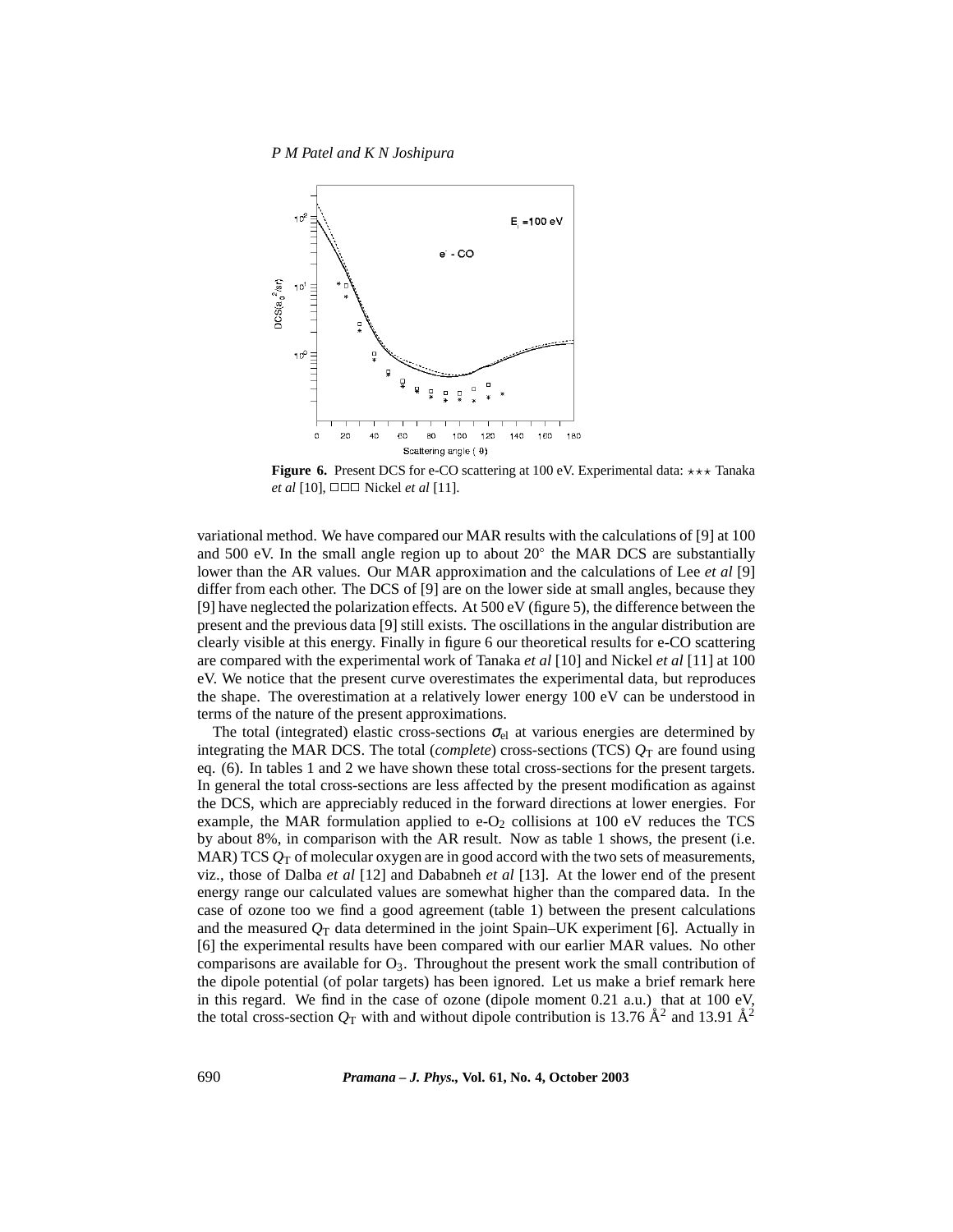### *Differential and integral cross-sections*

**Table 1.** Integrated elastic cross-sections  $Q_{el}$  and total (complete) cross-sections  $Q_T$ both in  $10^{-16}$  cm<sup>2</sup>, for  $O_2$  and  $O_3$  molecules.

|                      | $e-O2$          |                                       |                    |      | $e-O_3$         |                                        |                    |
|----------------------|-----------------|---------------------------------------|--------------------|------|-----------------|----------------------------------------|--------------------|
| Energy<br>$E_i$ (eV) | Present results |                                       | Experimental $Q_T$ |      | Present results |                                        | Experimental $O_T$ |
|                      | $\sigma_{el}$   | $\varrho_{\scriptscriptstyle\rm T}^*$ | (a)                | (b)  | $\sigma_{el}$   | $\varrho_{\scriptscriptstyle \rm T}^*$ | (c)                |
| 100                  | 6.21            | 9.11                                  | 8.59               | 8.00 | 9.62            | 13.72                                  |                    |
| 300                  | 2.88            | 5.21                                  | 4.86               | 4.90 | 4.46            | 7.96                                   | 7.75               |
| 500                  | 2.02            | 3.73                                  | 3.68               | 3.50 | 3.13            | 5.69                                   | 5.69               |
| 700                  | 1.53            | 2.88                                  | 2.89               |      | 2.37            | 4.49                                   | 4.44               |
| 1000                 | 1.18            | 2.23                                  | 2.08               |      | 1.95            | 3.50                                   | 3.39               |

\*Including  $Q_{\text{ion}}$  of refs [18,19].

(a) Dalba *et al* [12]; (b) Dababneh *et al* [13]; (c) Pablos *et al* [6].

|            |                 |                              | e-NO               | e-CO            |                            |                    |  |
|------------|-----------------|------------------------------|--------------------|-----------------|----------------------------|--------------------|--|
| Energy     | Present results |                              | Experimental $Q_T$ | Present results |                            | Experimental $O_T$ |  |
| $E_i$ (eV) | $\sigma_{el}$   | $\varrho_{\text{\tiny T}}^*$ | (a)                | $\sigma_{el}$   | $\mathcal{Q}^*_\mathrm{T}$ | (b)                |  |
| 100        | 6.16            | 9.29                         | 8.46               | 7.39            | 10.03                      | 9.01               |  |
| 300        | 2.99            | 5.43                         | 5.18               | 3.21            | 5.19                       | 4.85               |  |
| 500        | 2.09            | 3.94                         | 3.60               | 2.19            | 3.68                       | 3.56               |  |
| 700        | 1.57            | 3.08                         | 2.77               | 1.62            | 2.83                       | $2.80^{(c)}$       |  |
| 1000       | 1.21            | 2.41                         | 2.11               | 1.02            | 1.97                       | $2.20^{(c)}$       |  |

**Table 2.** Total cross-sections as in table 1, but for NO and CO molecules.

 $*$ Including  $Q_{\text{ion}}$  of ref. [19].

(a) Dalba *et al* [12]; (b) Kwan *et al* [15]; (c) Garcia *et al* [16].

respectively. Thus the rotational excitation cross-section of  $O_3$  calculated in the first Born approximation [14] is about 2% of the  $Q_T$ , and is insignificant at higher energies. Table 2 exhibits our  $Q_T$  results for NO and CO in the present energy range. The TCS of the NO molecule are nicely comparable to the experimental data of Dalba *et al* [12], except at about 100 eV. At 100 eV our MAR calculations of  $Q_T$  for all the present targets are seen to overestimate the experimental data by about 10%. The underlying theoretical model [3] breaks down at lower energies. The present TCS of e-CO scattering are compared in table 2, with the experiments of Kwan *et al* [15] up to 500 eV, and of Garcia *et al* [16] at higher energies. Here again the agreement between the theory and experiment is quite satisfactory.

Thus in conclusion, the present work highlights our MAR method for calculating emolecule differential cross-sections at energies where the high energy IAM is still not quite valid. The total (complete) cross-sections  $Q_T$  obtained presently are also satisfactory, although the effect of target polarization on the TCS is rather small. It is interesting to note that the MAR approximation can be extended to the well-known polyatomic molecules.